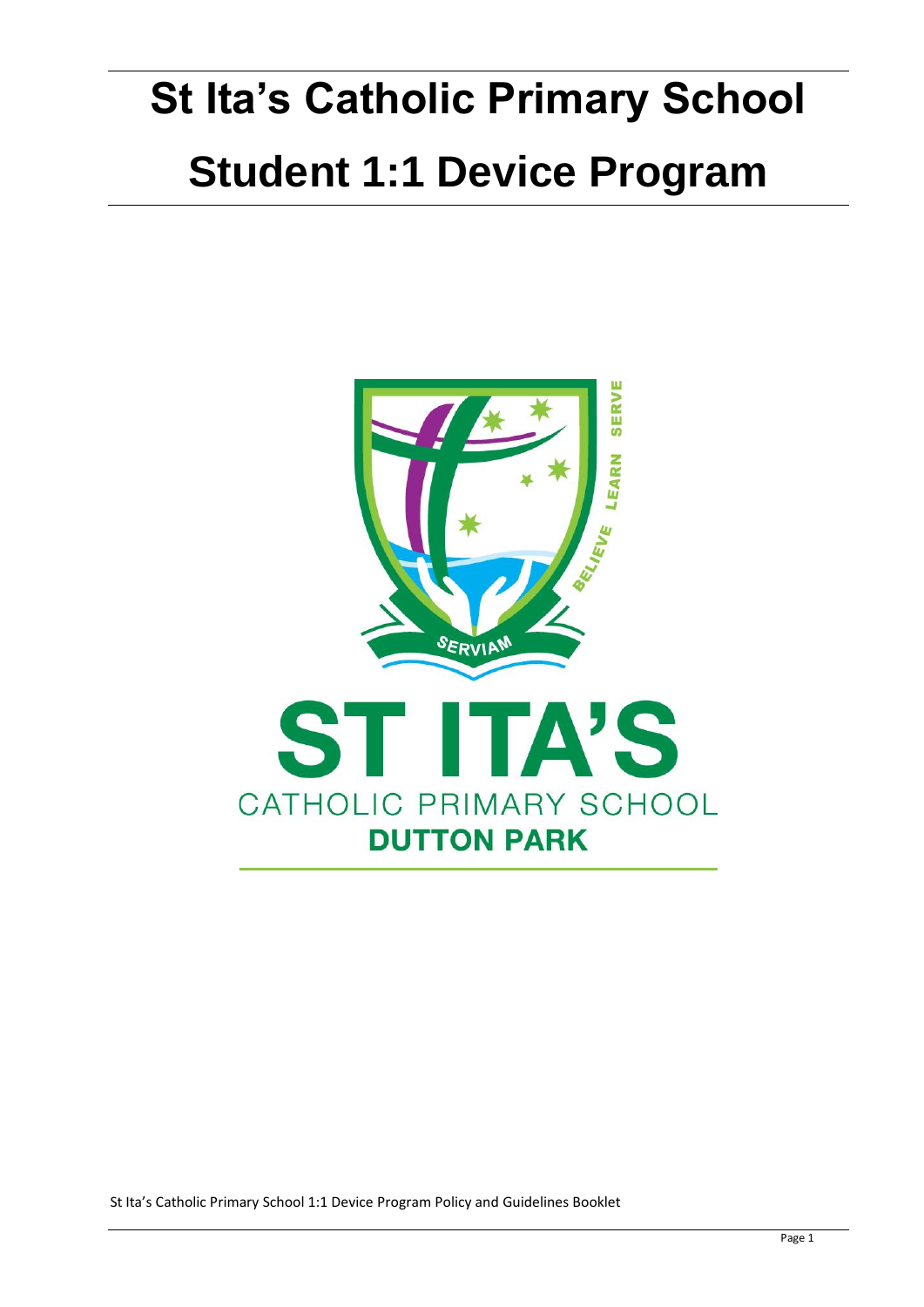# **Policy and Guidelines Booklet**

#### **WHAT IS A 1:1 DEVICE PROGRAM?**

1:1 (One-to-One) learning provides every student and teacher access to his or her own mobile device in a wireless environment allowing students to learn at their own pace and ability levels. 1:1 initiatives have gained momentum worldwide, and are increasingly seen as a key to transforming education and better preparing students to succeed in a global world.

In the 1:1 Device Program, students' access to a personal mobile device (such as an iPad or laptop) and the Internet enables them to be self-directed and receive highly personalised instruction. Teachers can create personalised learning opportunities for each child, addressing his or her unique needs. Students use their personal devices to construct knowledge, collaborate and communicate, problem-solve in a real-world context, be innovative and selfregulate their learning. At the same time, they gain valuable 21st century skills that will be beneficial throughout their lives and careers.

#### **1:1 DEVICE PROGRAM – AN EDUCATIONAL AND CATHOLIC IMPERATIVE**

*As a Catholic Christian community, we educate all to live the gospel of Jesus Christ as successful, creative and confident, active and informed learners empowered to shape and enrich our world. (BCE Learning and Teaching Framework 2012)*

The Australian Curriculum reflects the Melbourne Declaration on the Educational Goals for Young Australians (MCEETYA 2008) that young people are entitled to develop the knowledge, skills and confidence to make ICT work for them at school, at home, at work and in their communities.

The Australian Curriculum describes specific knowledge, understanding and skills about technology and its use in ways that are interactive, multimodal and provide flexibility across contexts and audiences. Ways to use, share, develop and communicate with ICT are named within the content of individual Learning Areas of the curriculum and the use of ICT is integrated across all Learning Areas through the ICT General Capability.

Catholic Education is called to meet the challenges of learning in a digital age. Expressed in the words of Pope Francis, "*The revolution taking place in communications media and in information technologies represents a great and thrilling challenge; may we respond to that challenge with fresh energy and imagination as we seek to share with others the beauty of God". (Pope Francis: 2014)*

● ● ● 21st century education integrates technologies, engaging students in ways not previously possible, creating new learning and teaching possibilities, enhancing achievement and extending interactions with local and global communities."

*MCEETYA – Contemporary Learning: Learning in an Online World (2005)*

● ● ●

Learning and living are not two separate endeavours that students engage with in isolation. Technologies and their uses are pervasive across all areas of our society and modern living.

In response, we need to ensure that learning can take place in flexible, resource-rich environments where technology supports connected, real life and real-time learning and teaching.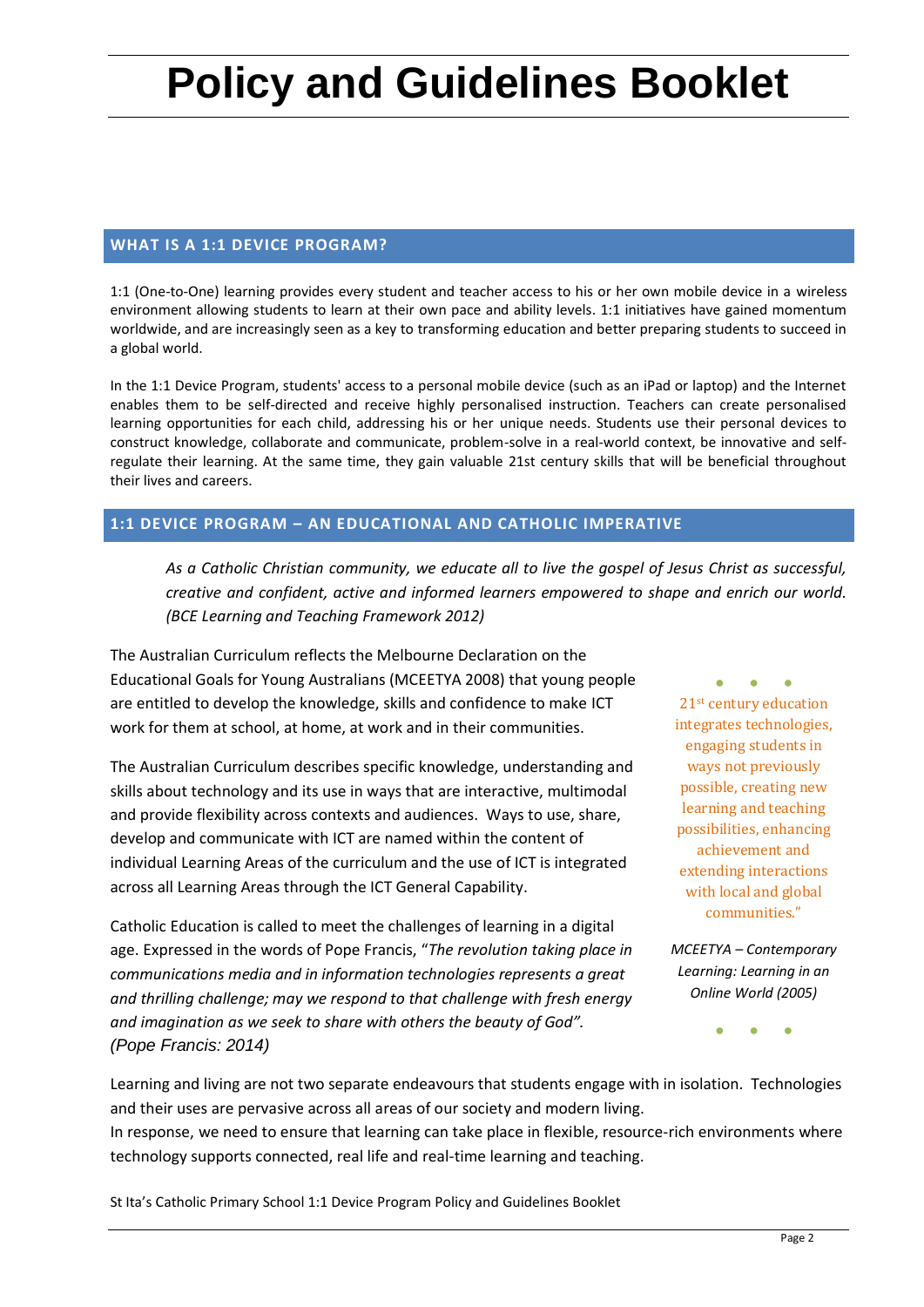The **St Ita's Catholic Primary School** approach is developed out of these emerging issues related to the implementation of the *Australian Curriculum and the General Capabilities*, *The Melbourne Declaration on Educational Goals for Young Australians* and implications for contemporary learning and teaching in all schools in Brisbane Catholic Education.

The St Ita's vision for learning is that all students understand what it means to be a good learner in order to achieve success, to be able to reflect about themselves as learners, and to talk about the learning process and attributes that contribute to successful learning *(St Ita's Hive of Learning)*. The implementation of a 1:1 Device Program at St Ita's provides enhanced opportunities for our students to develop these attributes in a way previously unimaginable.



#### **1:1 DEVICE PROGRAM AT ST ITA'S PRIMARY SCHOOL**

Students at St Ita's Primary School participate in a 1:1 Device Program from Years 3-6. Each student will be issued with a school-owned iPad or laptop for his or her educational use whilst enrolled at the school. All student devices in Year 3 are to remain at school. Devices issued to students in Years 4-6 may be taken home for the sole purpose of supporting classroom learning.

#### **1:1 DEVICE PROGRAM: THE ROLE OF THE SCHOOL, STUDENT AND PARENTS**

The roles of the school, student and parents in the St Ita's 1:1 Device Program are outlined below, with the associated actions and responsibilities listed in the following section.

#### **The role of the School**

The school provides **leadership** (vision, planning and management) to ensure that the 1:1 Device Program is driven by an educational imperative, focusing on successful **learning** outcomes and supporting the school's vision for learning. School leadership will work with teachers to create contemporary learning environments that allow students to learn. This will include engaging teachers in continuous learning to enhance their **professional practice**. As with all aspects of learning, the school values **parent and community engagement** and the important role this plays in achieving successful outcomes. The school plans for and manages the **technical environment and functional aspects** including security, to ensure the program's success.

#### **The role of the Student**

Students understand that the primary purpose of the 1:1 Device Program is to support their learning. Students use technology in their learning to investigate, collaborate and communicate in a safe and responsible way that reflects good digital citizenship.

#### **The role of Parents/Caregivers**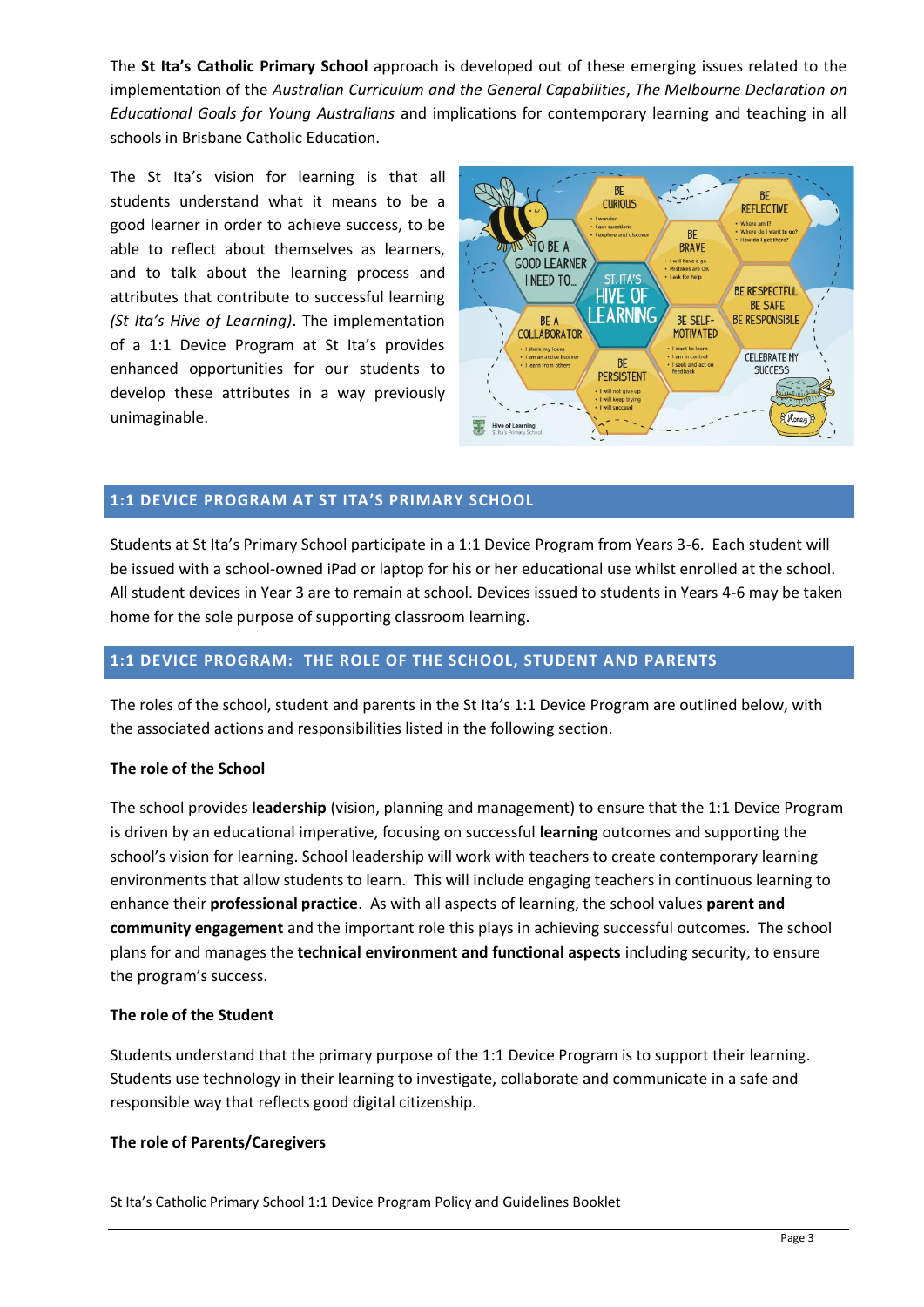Parents/Caregivers are the first educators of their children and have a vital role to play in their child's learning. Working in partnership with the school will help to ensure the success of the 1:1 Device Program. Parents have an important role in the co-education of their child about issues related to the care of technology and its safe and responsible use. Parent/Caregivers support the school by maintaining an active interest in their child's learning including understanding how technology is being used to support learning in the classroom and at home, as well as meeting financial obligations associated with the program.

## **SCHOOL, STUDENT AND PARENT/CAREGIVER RESPONSIBILITIES AND ACTIONS**

#### **School Responsibilities and Actions**

The school is responsible for providing **leadership** for the 1:1 Device Program and school leaders play an integral role in this leadership. Effective leadership plans for and manages considerations related to **successful learning**; **professional practice**; **parent and community engagement**; as well as **technical environment and functional aspects**. Responsibilities and actions for the school in relation to the 1:1 Device Program include:

#### • **Successful Learning**

- o Creating the conditions that enable the school's vision for learning to be realised.
- $\circ$  Ensuring that the 1:1 Device Program is driven by an educational imperative, focusing on successful learning outcomes.
- $\circ$  Creating learning environments that enable connected, real life learning, within which technology is used flexibly and innovatively to improve learning.
- $\circ$  Ensuring alignment with other school policies including behaviour, in particular ensuring that students are supported to use technology safely and responsibly.

#### • **Professional Practice**

- o Ensuring that teachers engage in continuous learning (through professional learning and sharing) to enhance their professional practice and the practices of their students.
- o Ensuring decisions are informed by evidence of impact on learning, including how technology supports students to develop the dispositions necessary for a successful future.

#### • **Parent and Community Engagement**

- o Providing parents/caregivers with information that enables them to be involved as key partners in learning, including through the 1:1 Device Program.
- o Providing parents with information about the logistics of the 1:1 Device Program, including costs, parent and student responsibilities and related policies and procedures.

#### • **Technical Environment and Functional Aspects**

- o Driving responsible stewardship by ensuring decision-making processes are collaborative, transparent and accountable.
- o Planning for and managing safe and connected learning environments. Elements include ensuring:
	- **•** Appropriate device selection and support, network infrastructure and system access;
	- Access to software that will support learning and data management/storage, which adhere to safety and privacy principles;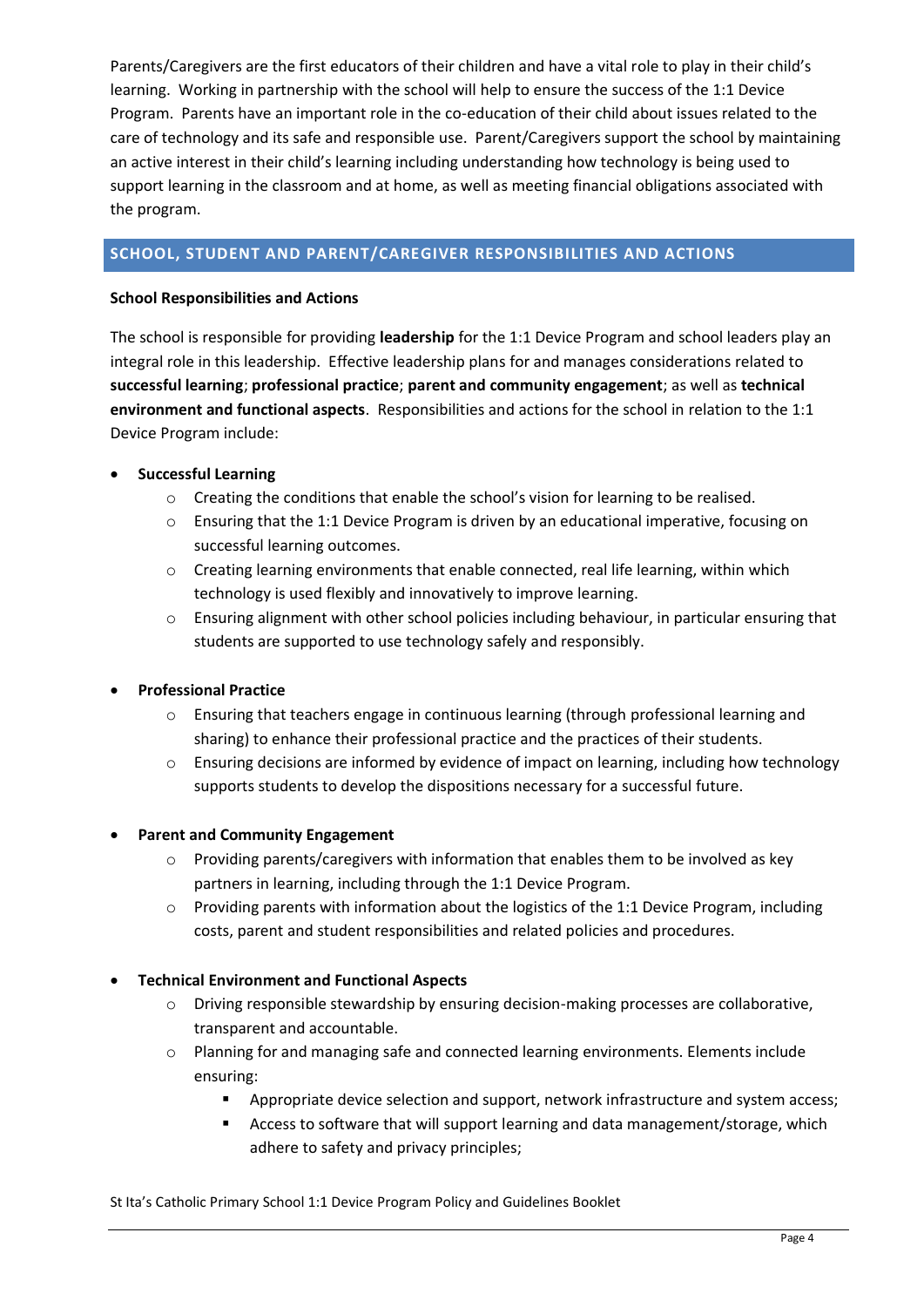- Technical support to assist students to manage the device and keep it operational;
- Clear operational procedures including the right to inspect the device and those which support the teacher to manage technology in the classroom.

#### **Student Responsibilities and Actions**

Student responsibilities and actions in relation to the 1:1 Device Program include:

#### • **Educational Purpose**

o Being active participants in their learning and using their device for educational purposes. This extends to the use of the school network, including the Internet and all associated infrastructure as well as ensuring that non-educational software (where permitted) or data, does not inhibit the use of the device as a learning tool.

#### • **Using Technology Safely and Responsibly**

- o Complying with all elements of the school's Acceptable Use of Computer and Internet Resources policy and the School's Behaviour policy to ensure the safe and responsible use of technology including:
	- Applying personal safety practices by keeping personal information private and securing digital information;
	- Reporting unsafe behaviours to the school;
	- Using technology ethically (e.g. not accessing or sending content to bully or defame others or that is illegal, dangerous or offensive);
	- Engaging in appropriate practices to recognise the intellectual property (including copyright) of themselves and others. This extends to only installing/storing appropriately licensed software (and material e.g. downloads) on the device.

#### • **Device Management & Security**

- o Complying with all elements of the school's *Acceptable Use of Computer and Internet Resources Policy.*
- o Bringing the device to school each day ready for learning:
	- Fully charged and operational. Students seek support to resolve technical problems according to school procedures;
	- Clean and clearly labelled with authorised identification.
- o Keeping the device safe and secure at all times, including:
	- Following school and classroom rules for the use, transport and storage of devices;
	- **•** Transporting the device in the school provided protective casing, and placing it in school bags whilst travelling to and from school;
	- Reporting to the school instances of loss, damage or theft of the device as soon as possible (police report may be required).
- o Caring for the device including:
	- Keeping it clean;
	- Not removing any labels/barcodes placed on the device by the school;
	- Storing it safely at school and at home when not in use;
	- Carrying the device around the classroom or home responsibly,
- o Managing the device in alignment with school behaviour policy, including: